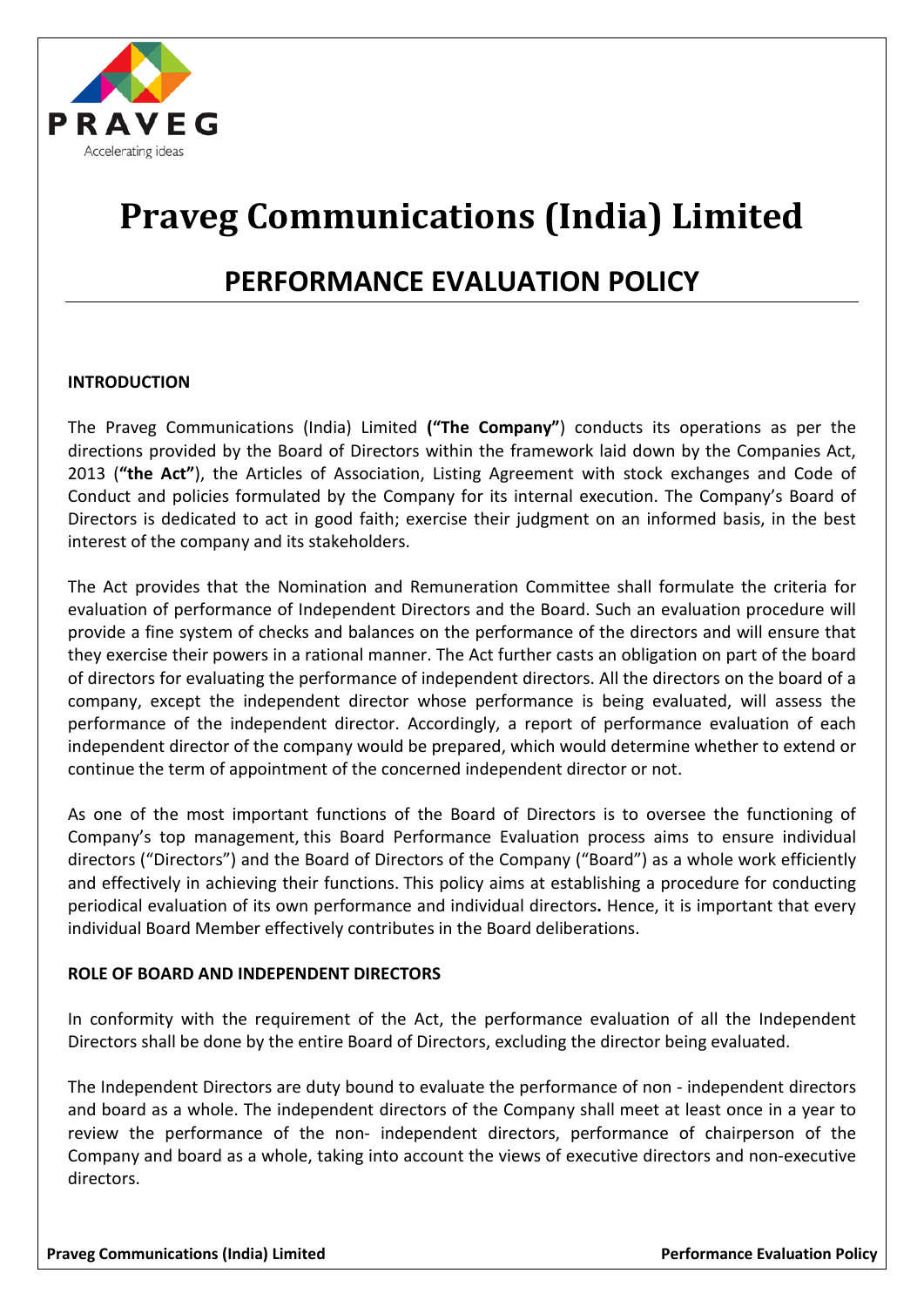

### **EVALUATION CRITERIA**

The Board of Directors shall pay regards to the following parameters for the purpose of evaluating the performance of a particular director. In respect of each of the evaluation factors, various aspects have been provided to assist with the evaluation process in respect of performance of Board itself, and individual directors. Such evaluation factors may vary in accordance with their respective functions and duties. Evaluation of Independent Director shall be carried on by the entire Board in the same way as it is done for the Executive Directors of the Company except the Director being evaluated.

Appraisal of each Director of the Company shall be based on the criteria as mentioned herein below.

| Performance             | Rating |
|-------------------------|--------|
| Excellent               |        |
| Very Good               |        |
| Good                    |        |
| Satisfactory            |        |
| <b>Not Satisfactory</b> |        |

#### **Rating Scale:**

#### *Evaluation of Independent Directors*

While evaluating the performance of Independent Directors following points needs to be considered.

#### Name of the Director being assessed:

| Sr. | <b>Assessment Criteria</b>                                                            | Rating | Remarks/        |
|-----|---------------------------------------------------------------------------------------|--------|-----------------|
| No. |                                                                                       |        | <b>Comments</b> |
| 1.  | Attendance and participations in the meetings                                         |        |                 |
| 2.  | Raising of concerns to the Board                                                      |        |                 |
| 3.  | Safeguard of confidential information                                                 |        |                 |
| 4.  | Rendering independent, unbiased opinion and resolution of                             |        |                 |
|     | issues at meetings.                                                                   |        |                 |
| 5.  | Initiative in terms of new ideas and planning for the Company.                        |        |                 |
| 6.  | Safeguarding interest of whistle-blowers under<br>vigil<br>mechanism.                 |        |                 |
| 7.  | Timely inputs on the minutes of the meetings of the Board and<br>Committee's, if any. |        |                 |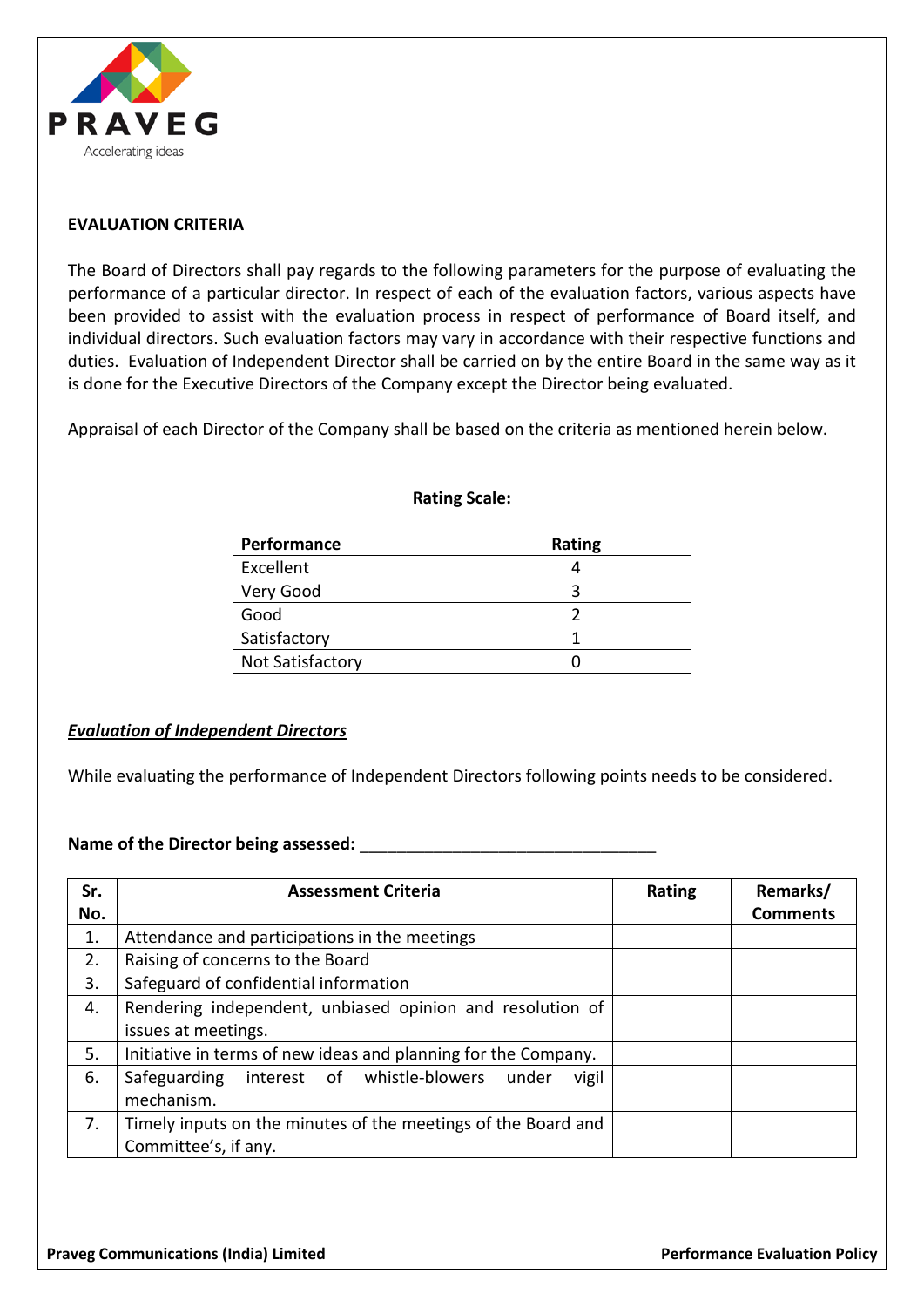

# *Evaluation of Non-Independent Directors/ Executive Directors*

While evaluating the performance of Non-Independent Directors/ Executive Directors following points needs to be considered:

#### **Name of the Director being assessed:** \_\_\_\_\_\_\_\_\_\_\_\_\_\_\_\_\_\_\_\_\_\_\_\_\_\_\_\_\_\_\_\_

| Sr. | <b>Assessment criteria</b>                                    | Rating | Remarks/        |
|-----|---------------------------------------------------------------|--------|-----------------|
| No. |                                                               |        | <b>Comments</b> |
| 1.  | Leadership initiative                                         |        |                 |
| 2.  | Initiative in terms of new ideas and planning for the Company |        |                 |
| 3.  | Professional skills, problem solving and decision making      |        |                 |
| 4.  | Compliance with policies of the Company, ethics, Code of      |        |                 |
|     | Conduct etc.                                                  |        |                 |
| 5.  | Reporting of frauds, violations etc.                          |        |                 |
| 6.  | Safeguarding of interest of whistle blowers under vigil       |        |                 |
|     | mechanism.                                                    |        |                 |
| 7.  | Timely inputs of the minutes of the meetings of the Board and |        |                 |
|     | Committee, if any.                                            |        |                 |

#### *Evaluation of Board of Directors*

While evaluating the Performance of the Board of Directors as a whole, following points needs to be considered:

| Sr. | <b>Assessment criteria</b>                                       | Rating | Remarks/        |
|-----|------------------------------------------------------------------|--------|-----------------|
| No. |                                                                  |        | <b>Comments</b> |
| 1.  | The Board of Directors of the company is effective in decision   |        |                 |
|     | making.                                                          |        |                 |
| 2.  | The Board of Directors is effective in developing a corporate    |        |                 |
|     | governance structure that allows and encourages the Board        |        |                 |
|     | to fulfill its responsibilities.                                 |        |                 |
| 3.  | The Company's systems of control are effective for identifying   |        |                 |
|     | material risks and reporting material violations of policies and |        |                 |
|     | law.                                                             |        |                 |
| 4.  | The Board reviews the organization's performance in carrying     |        |                 |
|     | out the stated mission on a regular basis.                       |        |                 |
| 5.  | The Board of Directors is effective in providing necessary       |        |                 |
|     | advice and suggestions to the company's management.              |        |                 |
| 6.  | Is the board as a whole up to date with latest developments in   |        |                 |
|     | the regulatory environment and the market?                       |        |                 |
| 7.  | The information provided to directors prior to Board meetings    |        |                 |
|     | meets your expectations in terms of length and level of detail.  |        |                 |
| 8.  | Board meetings are conducted in a manner that encourages         |        |                 |
|     | open communication, meaningful participation, and timely         |        |                 |
|     | resolution of issues.                                            |        |                 |